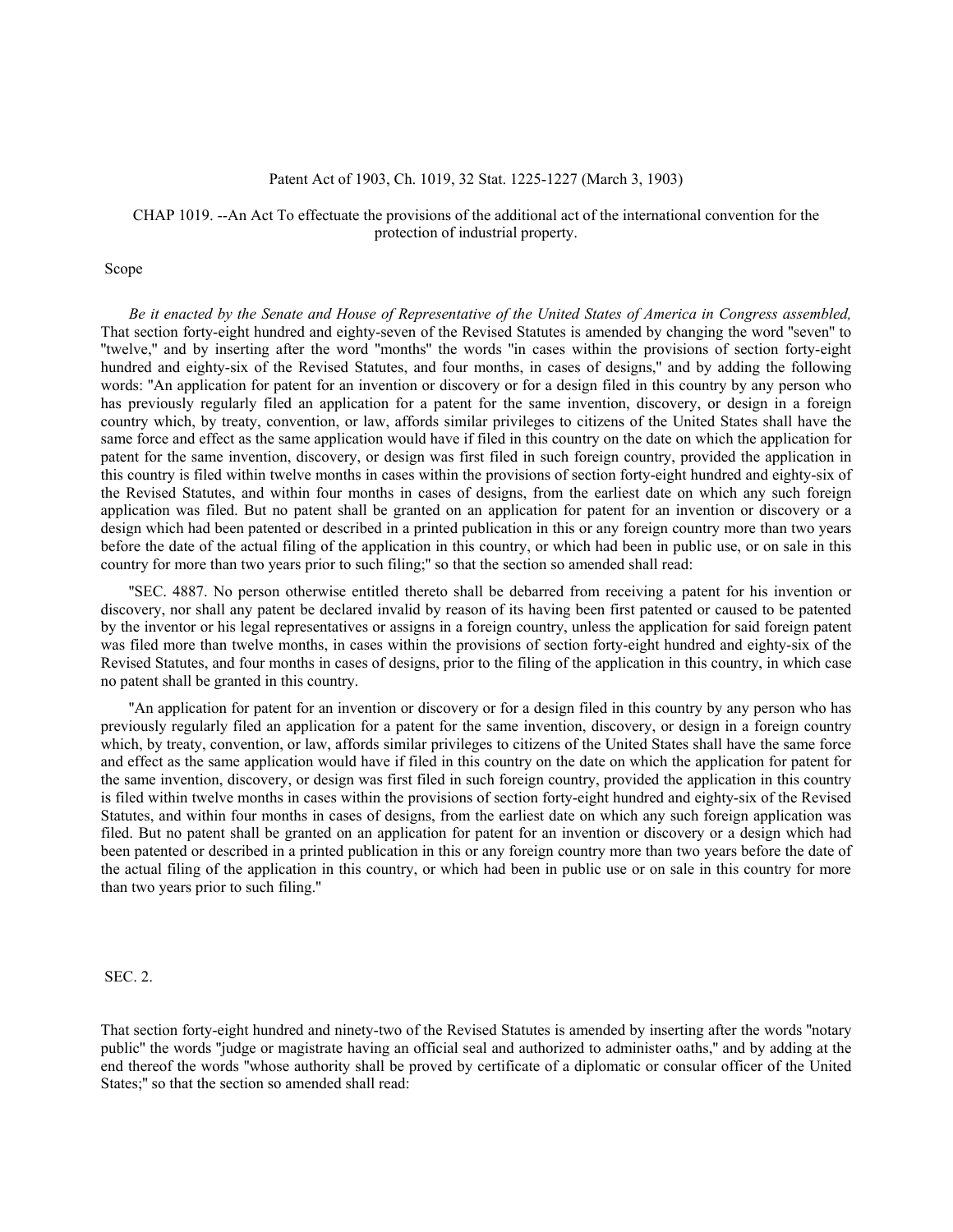''SEC. 4892. The applicant shall make oath that he does verily believe himself to be the original and first inventor or discoverer of the art, machine, manufacture, composition, or improvement for which he solicits a patent; that he does not know and does not believe that the same was ever before known or used; and shall state of what country he is a citizen. Such oath may be made before any person within the United States authorized by law to administer oaths, or, when the applicant resides in a foreign country, before any minister, charge d'affaires, consul, or commercial agent holding commission under the Government of the United States, or before any notary public, judge, or magistrate having an official seal and authorized to administer oaths in the foreign country in which the applicant may be, whose authority shall be proved by certificate of a diplomatic or consular officer of the United States.''

#### SEC. 3.

That section forty-eight hundred and ninety-six of the Revised Statutes is amended by adding thereto the following sentence: "The executor or administrator duly authorized under the law of any foreign country to administer upon the estate of the deceased inventor shall, in case the said inventor was not domiciled in the United States at the time of his death, have the right to apply for and obtain the patent. The authority of such foreign executor or administrator shall be proved by certificate of a diplomatic or consular officer of the United States;'' so that the section so amended shall read as follows:

''SEC. 4896. When any person, having made any new invention or discovery for which a patent might have been granted, dies before a patent is granted, the right of applying for and obtaining the patent shall devolve on his executor or administrator, in trust for the heirs at law of the deceased, in case he shall have died intestate; or if he shall have left a will disposing of the same, then in trust for his devisees, in as full manner and on the same terms and conditions as the same might have been claimed or enjoyed by him in his lifetime; and when the application is made by such legal representatives, the oath or affirmation required to be made shall be so varied in form that it can be made by them. The executor or administrator duly authorized under the law of any foreign country to administer upon the estate of the deceased inventor shall, in case the said inventor was not domiciled in the United States at the time of his death, have the right to apply for and obtain the patent. The authority of such foreign executor or administrator shall be proved by certificate of a diplomatic or consular officer of the United States.''

## SEC. 4.

That section forty-nine hundred and two is amended by striking out the words ''citizen of the United States'' in the first line thereof, and substituting the word ''person'' in place thereof, and by striking out the last clause of said section; so that this section so amended shall read as follows:

''SEC. 4902. Any person who makes any new invention or discovery and desires further time to mature the same may, on payment of the fees required by law, file in the Patent Office a caveat setting forth the design thereof and of its distinguishing characteristics and praying protection of his right until he shall have matured his invention. Such caveat shall be filed in the confidential archives of the office and preserved in secrecy, and shall be operative for the term of one year from the filing thereof; and if application is made within the year by any other person for a patent with which such caveat would in any manner interfere the Commissioner shall deposit the description, specification, drawings, and model of such application in like manner in the confidential archives of the office and give notice thereof by mail to the person by whom the caveat was filed. If such person desires to avail himself of his caveat he shall file his description, specifications, drawings, and model within three months from the time of placing the notice in the post-office in Washington, with the usual time required for transmitting it to the caveator added thereto, which time shall be indorsed on the notice.''

# **Legislative History**